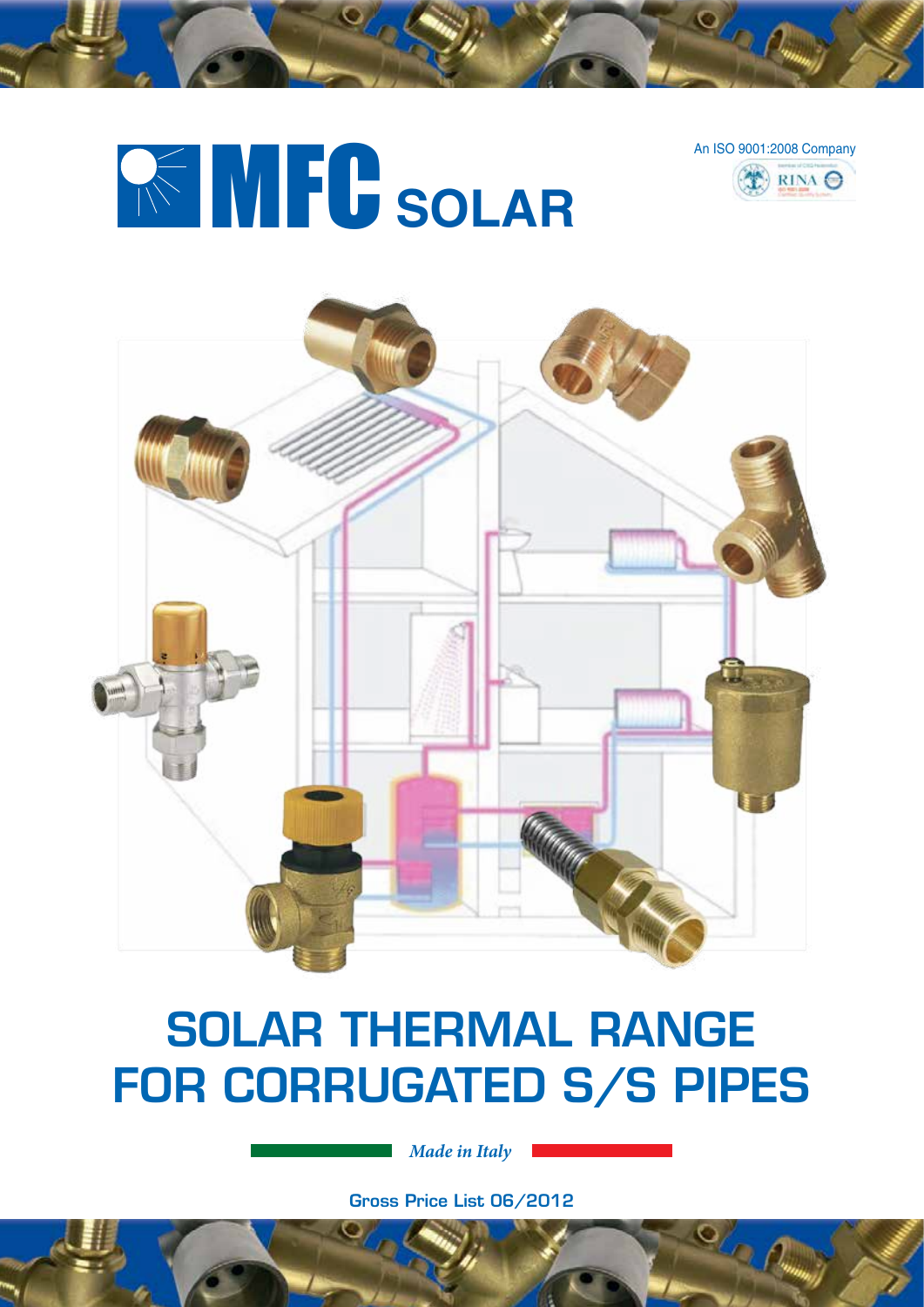

## MFC Quick Coupling System for Corrugated Stainless Steel Pipe

|                                            | <b>DN12</b>                                    | $\epsilon$ /kit | <b>DN16</b>                                    | $\epsilon$ /kit | <b>DN20</b>                                    | $\epsilon$ /kit |
|--------------------------------------------|------------------------------------------------|-----------------|------------------------------------------------|-----------------|------------------------------------------------|-----------------|
| <b>Corrugated Pipe Coupling</b>            |                                                |                 |                                                |                 |                                                |                 |
|                                            |                                                |                 |                                                |                 |                                                |                 |
|                                            | <b>MFC 5030</b><br><b>DN12 x DN12</b>          | 42,80           | <b>MFC 5031</b><br><b>DN16 x DN16</b>          | 47,50           | <b>MFC 5032</b><br><b>DN20 x DN20</b>          | 68,80           |
|                                            |                                                |                 |                                                |                 |                                                |                 |
| Corrugated Pipe to Copper<br>Pipe Coupling |                                                |                 |                                                |                 |                                                |                 |
|                                            | <b>MFC 5050 - Cu15</b><br>DN12 x copper $Ø$ 15 | 28,80           | <b>MFC 5051 - Cu15</b><br>DN16 x copper $Ø$ 15 | 32,00           |                                                |                 |
|                                            | MFC 5050 - Cu18<br>DN12 x copper Ø 18          | 31,30           | MFC 5051 - Cu18<br>DN16 x copper Ø 18          | 34,75           | <b>MFC 5052 - Cu18</b><br>DN20 x copper $Ø$ 18 | 50,30           |
|                                            |                                                |                 | <b>MFC 5051 - Cu22</b><br>DN16 x copper $Q$ 22 | 34,75           | <b>MFC 5052 - Cu22</b><br>DN20 x copper Ø 22   | 50,30           |
| Corrugated Pipe w. Spigot                  |                                                |                 |                                                |                 |                                                |                 |
|                                            | <b>MFC 5060 - D15</b><br><b>DN12 x ØE 15</b>   | 26,90           | <b>MFC 5061 - D15</b><br><b>DN16 x ØE 15</b>   | 29,80           | <b>MFC 5062 - D15</b><br><b>DN20 x ØE 15</b>   | 43,20           |
|                                            | MFC 5060 - D18<br><b>DN12 x ØE 18</b>          | 28,80           | MFC 5061 - D18<br>DN16 x ØE 18                 | 32,00           | MFC 5062 - D18<br>DN20 x ØE 18                 | 46,35           |
|                                            |                                                |                 | <b>MFC 5061 - D22</b><br><b>DN16 x ØE 22</b>   | 32,00           | <b>MFC 5062 - D22</b><br><b>DN20 x ØE 22</b>   | 46,35           |
| Corrugated Pipe - Male<br>Thread           |                                                |                 |                                                |                 |                                                |                 |
|                                            | MFC 5080 - 1/2"<br><b>DN12 x 1/2" M</b>        | 26,95           | MFC 5081 - 1/2"<br><b>DN16 x 1/2" M</b>        | 29,95           | MFC 5082 - 3/4"<br><b>DN20 x 3/4" M</b>        | 43,30           |
|                                            |                                                |                 | MFC 5081 - 3/4"<br>DN16 x 3/4" M               | 31,50           | MFC 5082 - 1"<br>DN20 x 1" M                   | 43,30           |
|                                            |                                                |                 |                                                |                 |                                                |                 |
| Corrugated Pipe - Female<br>Thread         |                                                |                 |                                                |                 |                                                |                 |
|                                            | MFC 5090 - 1/2"<br>DN12 x 1/2" F               | 26,00           | MFC 5091 - 1/2"<br><b>DN16 x 1/2" F</b>        | 28,90           | MFC 5092 - 3/4"<br><b>DN20 x 3/4" F</b>        | 42,05           |
|                                            | MFC 5090 - 3/4"<br>DN12 x 3/4" F               | 27,70           | MFC 5091 - 3/4"<br>DN16 x 3/4" F               | 30,75           | MFC 5092 - 1"<br><b>DN20 x 1"F</b>             | 44,60           |
|                                            |                                                |                 |                                                |                 |                                                |                 |
| Spare Clamping Ring<br>Bag of 20 pcs.      |                                                |                 |                                                |                 |                                                |                 |
|                                            |                                                |                 |                                                |                 |                                                |                 |
|                                            | MFC 5000 - 2B<br><b>Clamping Ring DN 12</b>    | 20,70           | MFC 5001 - 2B<br><b>Clamping Ring DN 16</b>    | 23,00           | MFC 5002 - 2B<br><b>Clamping Ring DN 20</b>    | 30,00           |
|                                            |                                                |                 |                                                |                 |                                                |                 |

### **Patent pending**

**Tested & approved by SPF Rapperswil - Switzerland Test Report Nr. J 144 CON**



All prices mentioned are **GROSS** prices for a **KIT of FOUR PIECES** in polybag, please ask for availability of other sizes. All items designed & manufactured in Italy.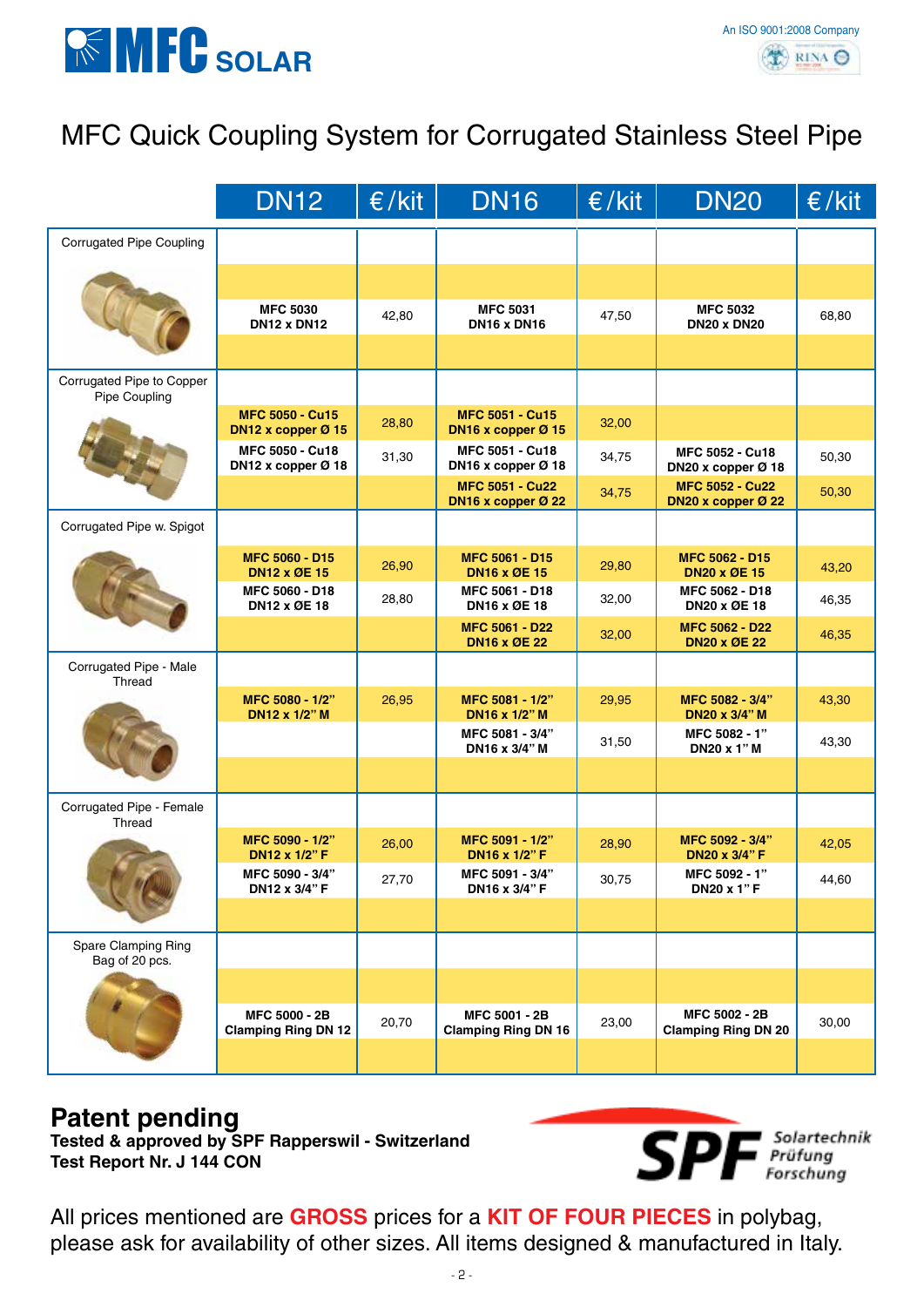

## MFC Quick Coupling System for Corrugated Stainless Steel Pipe

|                                            | <b>DN25</b>                                       | E/kit  | <b>DN32</b>                                    | $\epsilon$ /kit | <b>DN40</b>                                    | $\epsilon$ /kit |
|--------------------------------------------|---------------------------------------------------|--------|------------------------------------------------|-----------------|------------------------------------------------|-----------------|
| <b>Corrugated Pipe Coupling</b>            |                                                   |        |                                                |                 |                                                |                 |
|                                            |                                                   |        |                                                |                 |                                                |                 |
|                                            | <b>MFC 5033</b><br><b>DN25 x DN25</b>             | 123,10 | <b>MFC 5034</b><br><b>DN32 x DN32</b>          | 267,75          | <b>MFC 5035</b><br><b>DN40 x DN40</b>          | 337,75          |
|                                            |                                                   |        |                                                |                 |                                                |                 |
| Corrugated Pipe to Copper<br>Pipe Coupling |                                                   |        |                                                |                 |                                                |                 |
|                                            | <b>MFC 5053 - Cu18</b><br>DN25 x copper Ø 18      | 90,50  | <b>MFC 5054 - Cu28</b><br>DN32 x copper $Ø$ 28 | 209,15          | <b>MFC 5055 - Cu35</b><br>DN40 x copper $Ø$ 35 | 270,20          |
|                                            | MFC 5053 - Cu22<br>DN25 x copper $\varnothing$ 22 | 90,50  |                                                |                 |                                                |                 |
|                                            |                                                   |        |                                                |                 |                                                |                 |
| Corrugated Pipe w. Spigot                  |                                                   |        |                                                |                 |                                                |                 |
|                                            | MFC 5063 - D18<br><b>DN25 x ØE 18</b>             | 82,90  | <b>MFC 5064 - D28</b><br><b>DN32 x ØE 28</b>   | 190,10          | MFC 5065 - D35<br><b>DN40 x ØE 35</b>          | 249,95          |
|                                            | MFC 5063 - D22<br><b>DN25 x ØE 22</b>             | 82,80  |                                                |                 |                                                |                 |
|                                            |                                                   |        |                                                |                 |                                                |                 |
| Corrugated Pipe - Male<br>Thread           |                                                   |        |                                                |                 |                                                |                 |
|                                            | MFC 5083 - 1"<br><b>DN25 x 1"M</b>                | 77,50  | MFC 5084 - 1 1/4"<br>DN32 x 1 1/4" M           | 188,75          | MFC 5085 - 1 1/2"<br>DN40 x 1 1/2" M           | 262,75          |
|                                            | MFC 5083 - 1 1/4"<br>DN25 x 1 1/4" M              | 80,65  | MFC 5084 - 1 1/2"<br>DN32 x 1 1/2" M           | 188,75          | MFC 5085 - 2"<br>DN40 x 2" M                   | 262,75          |
|                                            |                                                   |        |                                                |                 |                                                |                 |
| Corrugated Pipe - Female<br>Thread         |                                                   |        |                                                |                 |                                                |                 |
|                                            | MFC 5093 - 1"<br><b>DN25 x 1"F</b>                | 75,30  | MFC 5094 - 1 1/4"<br>DN32 x 1 1/4" F           | 173,90          | MFC 5095 - 1 1/2"<br>DN40 x 1 1/2" F           | 236,45          |
|                                            | MFC 5093 - 1 1/4"<br>DN25 x 1 1/4" F              | 79,80  | MFC 5094 - 1 1/2"<br>DN32 x 1 1/2" F           | 191,30          | MFC 5095 - 2"<br><b>DN40 x 2"F</b>             | 260,10          |
|                                            |                                                   |        |                                                |                 |                                                |                 |
| Spare Clamping Ring<br>Bag of 20 pcs.      |                                                   |        |                                                |                 |                                                |                 |
|                                            |                                                   |        |                                                |                 |                                                |                 |
|                                            | MFC 5003 - 2B<br><b>Clamping Ring DN 25</b>       | 54,00  | MFC 5004 - 2B<br><b>Clamping Ring DN 32</b>    | 170,00          | MFC 5005 - 2B<br><b>Clamping Ring DN 40</b>    | 210,00          |
|                                            |                                                   |        |                                                |                 |                                                |                 |

Using our quick coupling system no additional fiber gaskets, tape or other tightening material is required. Please note that our quick coupling system may be adapted to most corrugated s/s pipes with parallel corrugation, in case of interest consult our head office.

All prices mentioned are **GROSS** prices for a **KIT of FOUR PIECES** in polybag, please ask for availability of other sizes. All items designed & manufactured in Italy.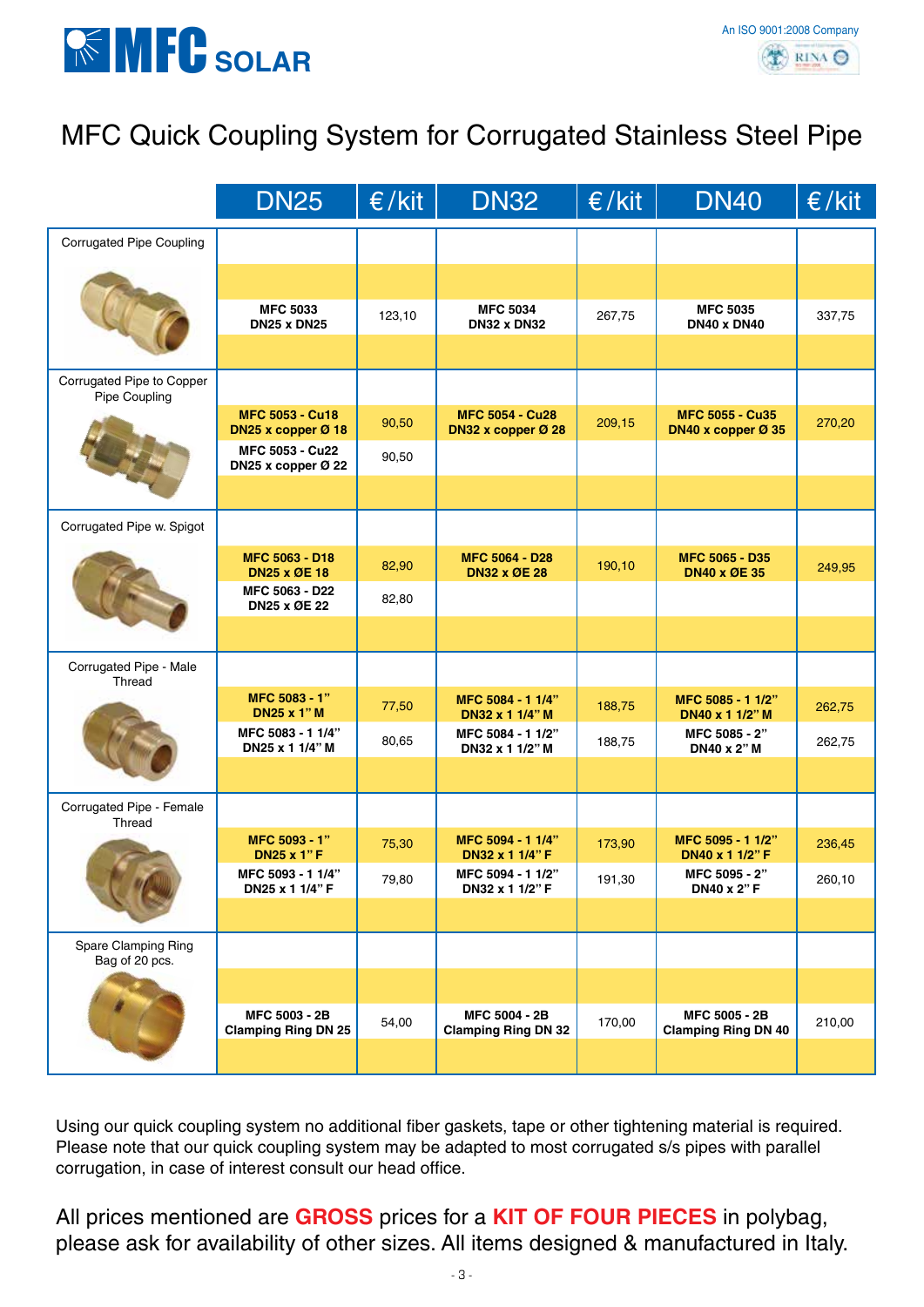



### **Instructions**

### MFC Quick Coupling System for Corrugated Stainless Steel Pipe



#### **No liability will be accepted in case of improper or incorrect use and / or installation. We reserve the right to change / modify / amend any of the features of our products at any given time**

This new quick coupling system for corrugated stainless steel pipes is conceived for gasketless connection, thus saving time & tooling costs as well as periodical maintenance efforts.

High-temp resistance and long service life of the system are independently certified.

The clamping ring, being symmetrically designed, may be inserted both ways, so as to avoid mistakes. The system as such is reusable, requiring only a new clamping ring.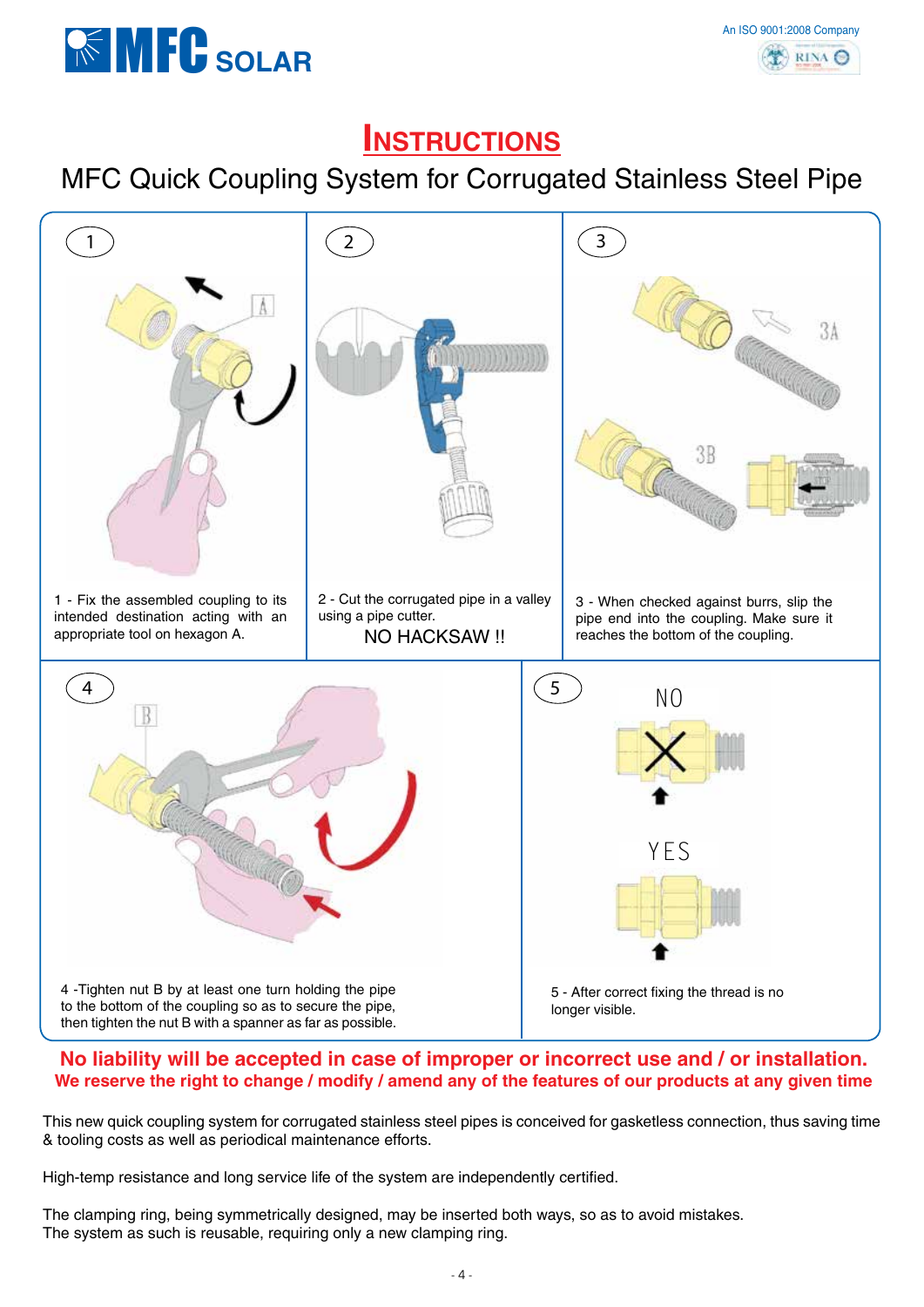



#### **- DESCRIPTION OF MFC's QUICK COUPLING SYSTEM -**

Here You'll find some more details about our new Quick Coupling System for Corrugated S/S Pipes.

Extremely simple with only three preassembled components, the system allows for massive time savings during installation operations.



One of the main complaints we often heard from some of our business partners is that with a number of existing quick coupling systems the end user is forced to purchase also the pipe from one particular source. With this challenge in mind we considered a great part of the stainless steel pipes with parallel corrugations for solar thermal applications currently available and designed our system so as to accomodate almost all of them.

However, in order to make sure the performance is warranted, we kindly ask You to let us know manufacturer and dimensions of the pipes You're intentioned to use with our system.



Additionally, as solar thermal technology is improving almost on a daily basis, we decided to expand our range including also DN12 as well as DN32 and DN40 (see image), in order to give as much flexibility as possible to the designer while dimensioning solar thermal equipment or whole installations.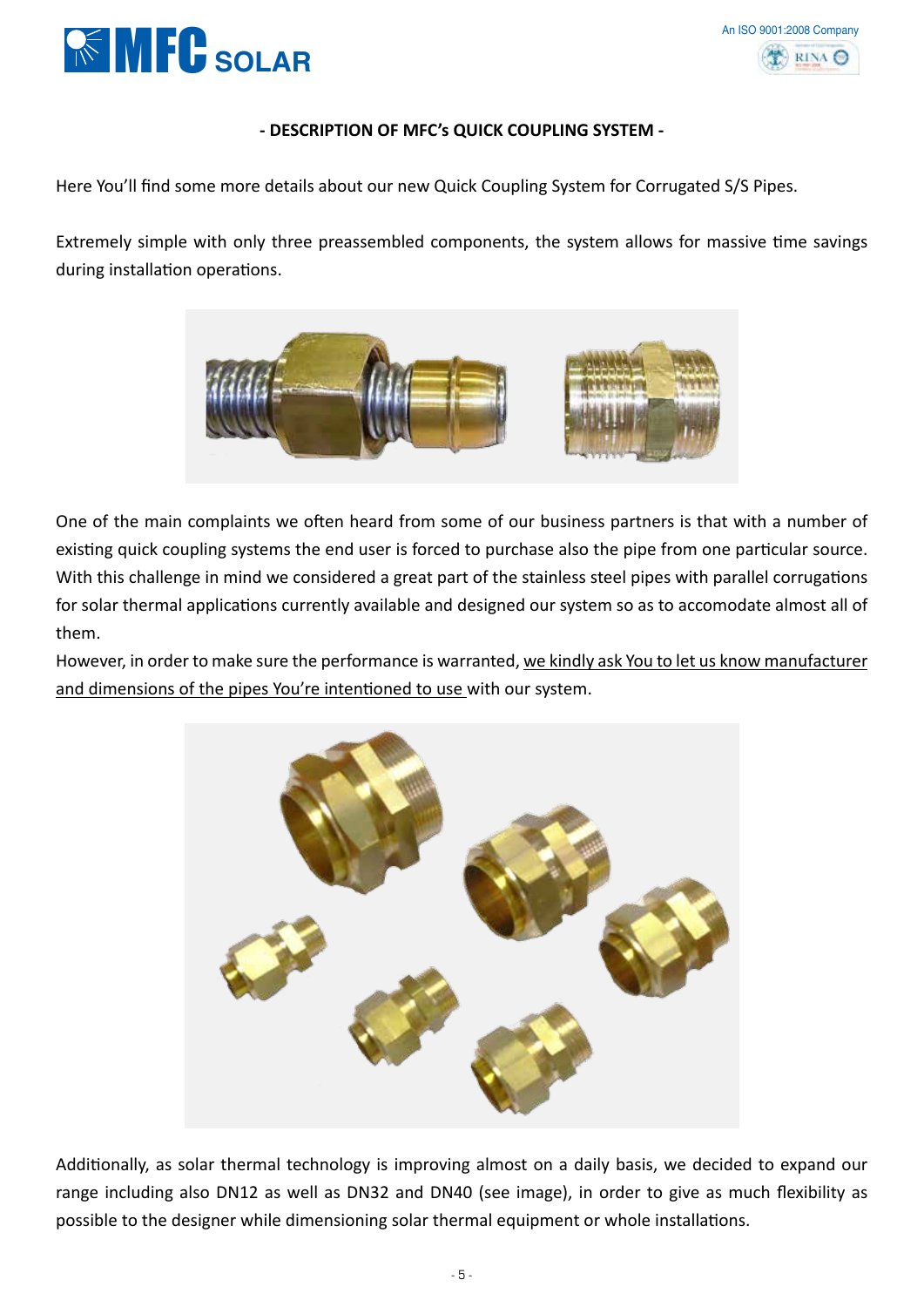



Connection kit: 4 Nuts, brass, 4 pipe clips (s/s), 4 flat gaskets, suitable for use in solar thermal systems.

| Art. $N^{\circ}$ | <b>Pipe Size</b> | <b>Thread</b> | Gross Price, € / each |
|------------------|------------------|---------------|-----------------------|
| <b>MFC 2002</b>  | <b>DN12</b>      | 1/2"          | 8,14<br>€             |
| <b>MFC 2000</b>  | <b>DN16</b>      | 3/4"          | € $10,56$             |
| <b>MFC 2001</b>  | <b>DN20</b>      | 1"            | $E = 17,12$           |
| MFC 2003         | <b>DN25</b>      | 11/4"         | € 24,87               |
| <b>MFC 2004</b>  | <b>DN32</b>      | 11/2"         | <b>Upon Request</b>   |
| <b>MFC 2005</b>  | <b>DN40</b>      | ጋ"            | <b>Upon Request</b>   |



Connection kit: 4 pipe clips (s/s), 4 flat gaskets, suitable for use in solar thermal systems.

| Art. N° | <b>Pipe Size</b> | <b>Thread</b> | Gross Price, $\epsilon$ / each | Art. $N^{\circ}$ | <b>Pipe Size</b> | <b>Thread</b>  | Gross Price, $\epsilon$ / each |
|---------|------------------|---------------|--------------------------------|------------------|------------------|----------------|--------------------------------|
| C2002   | <b>DN12</b>      | 1/2"          | 8,14<br>€                      | <b>MFC 2082</b>  | <b>DN12</b>      | 1/2"           | $E = 2,57$                     |
| C 2000  | DN <sub>16</sub> | 3/4"          | €<br>10,56                     | <b>MFC 2080</b>  | DN16             | 3/4"           | $\epsilon$ 3,26                |
| C2001   | <b>DN20</b>      | 1"            | $E$ 17,12                      | <b>MFC 2081</b>  | <b>DN20</b>      | 1 <sup>n</sup> | $\epsilon$ 4,39                |
| C 2003  | DN25             | 1 $1/4"$      | € 24,87                        | MFC 2083         | <b>DN25</b>      | 11/4"          | $E$ 6.67                       |
| C2004   | <b>DN32</b>      | 11/2"         | <b>Upon Request</b>            | <b>MFC 2084</b>  | <b>DN32</b>      | 11/2"          | <b>Upon Request</b>            |
| C 2005  | DN40             | 5.            | Upon Request                   | MFC 2085         | <b>DN40</b>      | ጋ"             | Upon Request                   |



Elbow, solid forged brass, on side w. nut and compression ring for copper pipe. one side male thread with flat seat for corrugated s/s pipe.

| Art. N°         | <b>Size</b>  | Gross Price, € / each |
|-----------------|--------------|-----------------------|
| <b>MFC 2023</b> | $1/2$ " x 15 | $E$ 6,30              |
| <b>MFC 2020</b> | $3/4"$ x 15  | $E$ 6,80              |
| <b>MFC 2026</b> | $1/2$ " x 18 | E B.44                |
| MFC 2025        | $3/4"$ x 18  | € 6,44                |
| <b>MFC 2024</b> | $1/2$ " x 22 | $E$ 6,30              |
| MFC 2021        | $3/4"$ x 22  | € 6,80                |
| <b>MFC 2022</b> | 92 א"1       | $\epsilon$ 10.08      |



Tee, solid forged brass, male thread, flat seats for corrugated s/s pipe.

| Art. N°         | <b>Size</b>                 | Gross Price, € / each |
|-----------------|-----------------------------|-----------------------|
| <b>MFC 2013</b> | $1/2$ " x $1/2$ " x $1/2$ " | $\epsilon$ 5,78       |
| MFC 2010        | $3/4$ " x $1/2$ " x $3/4$ " | $E$ 6,34              |
| <b>MFC 2011</b> | $3/4$ " x $3/4$ " x $3/4$ " | $E = 6,43$            |
| MFC 2012        | $1"$ x $1"$ x $1"$          | € 10,82               |
| <b>MFC 2014</b> | $1" \times 3/4" \times 1"$  | € $10,49$             |
| MFC 2015        | $1/2$ " x $1/2$ " x $3/4$ " | € 6.34                |



Straight fitting, brass, two sides w. male thread and flat seats for corrugated s/s pipe; suitable for collector in - and outlet.

| Art. $N^{\circ}$ | <b>Size</b>          | Gross Price, $\epsilon$ / each |
|------------------|----------------------|--------------------------------|
| <b>MFC 2034</b>  | $1/2$ " x $1/2$ "    | $\epsilon$ 2,03                |
| MFC 2031         | $3/4" \times 3/4"$   | € 3,07                         |
| <b>MFC 2033</b>  | 1"x 1"               | £ 4,37                         |
| <b>MFC 2036</b>  | $11/4$ " x 1 $1/4$ " | 8,67<br>€                      |
| <b>MFC 2038</b>  | $11/2$ " x 1 $1/2$ " | € $14,65$                      |
| MFC 2039         | 2"x 2"               | € 22,56                        |
| <b>MFC 2030</b>  | $3/4" \times 1/2"$   | $\epsilon$ 2,79                |
| MFC 2032         | $1" \times 3/4"$     | 4,58<br>€                      |
| <b>MFC 2035</b>  | $11/4" \times 1"$    | 8,32<br>€.                     |
| MFC 2037         | 1 1/4" x 3/4"        | 8.32<br>€                      |



Straight fitting, brass, one side w. nut and compression ring for copper pipe, one side w. male thread and flat seat for corrugated s/s pipe

| Art. N°         | <b>Size</b>        | Gross Price, $\epsilon$ / each |
|-----------------|--------------------|--------------------------------|
| <b>MFC 2053</b> | $1/2$ " x 15       | $E$ 2,88                       |
| <b>MFC 2050</b> | $3/4" \times 15$   | € 3,93                         |
| <b>MFC 2056</b> | $1/2$ " x 18       | $E$ 3,49                       |
| MFC 2055        | $3/4"$ x 18        | € 3.94                         |
| <b>MFC 2054</b> | $1/2$ " x 22       | £ 4,31                         |
| MFC 2051        | $3/4" \times 22$   | € 4,42                         |
| <b>MFC 2052</b> | 22 א" <sup>1</sup> | $E$ 5.49                       |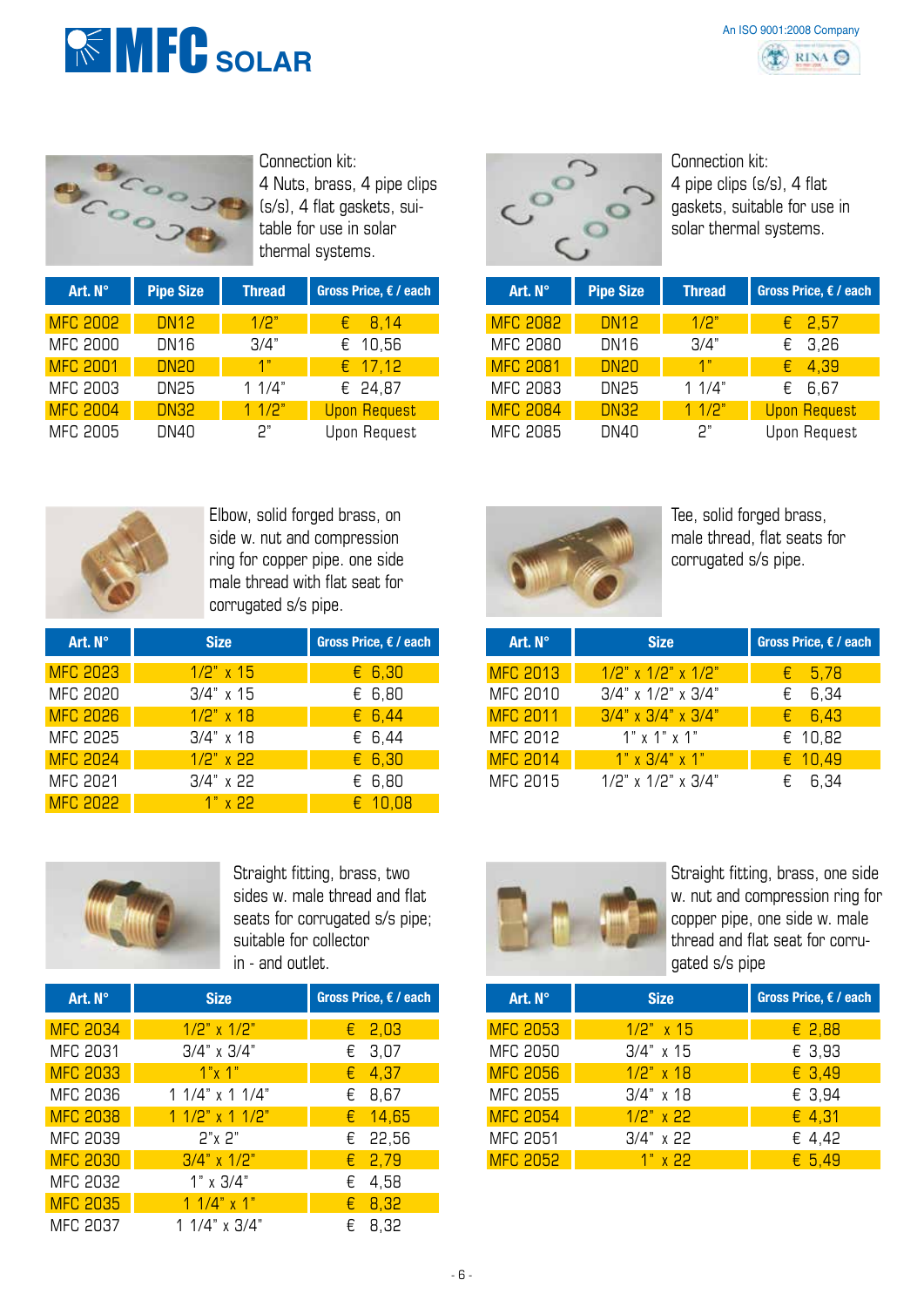



Reducing Nipple, brass with flat seat.

| Art. N°         | <b>Size</b>            | Gross Price, $\epsilon$ / each | Art. N°         | <b>Size</b> |
|-----------------|------------------------|--------------------------------|-----------------|-------------|
| <b>MFC 2120</b> | $1/2$ " x $3/8$ "      | $\epsilon$ 1.55                | <b>MFC 2042</b> | $3/4"$ x    |
| MFC 2121        | $3/4$ " x $1/2$ "      | $E$ 2,03                       | MFC 2040        | $3/4"$ x    |
| MFC 2122        | $1" \times 3/4"$       | $E$ 2,58                       | <b>MFC 2041</b> | 3/4" x      |
| MFC 2123        | $11/4$ " x 1"          | €4,20                          | MFC 2043        | 1"x         |
| <b>MFC 2124</b> | $11/2$ " x 1"          | E 6, 15                        |                 |             |
| MFC 2125        | 1 1/2" $\times$ 1 1/4" | €4.95                          |                 |             |



Straight fitting, brass, 3/4" side w. male thread, O-Ring and flat seat for corrugated s/s pipe, flat seat on other side.

| Gross Price, € / each | Art. $N^{\circ}$ | <b>Size</b>        | Gross Price, $\epsilon$ / each |
|-----------------------|------------------|--------------------|--------------------------------|
| $\epsilon$ 1,55       | <b>MFC 2042</b>  | $3/4$ " x 1/2"     | € 3,02                         |
| € 2,03                | MFC 2040         | $3/4" \times 3/4"$ | € 3,41                         |
| $E$ 2,58              | <b>MFC 2041</b>  | $3/4" \times 1"$   | $\epsilon$ 4.97                |
| € 4.20                | MFC 2043         | $1" \times 1"$     | € 6,20                         |



| Art. N°         | <b>Size</b> | Gross Price, $\epsilon$ / each | Art. N°         | <b>Size</b> |
|-----------------|-------------|--------------------------------|-----------------|-------------|
| <b>MFC 2110</b> | 1/2"        | $\epsilon$ 0,54                | <b>MFC 2130</b> | Nipple 10   |
| MFC 2111        | 3/4"        | € 0.87                         | MFC 2131        | Nipple 12   |
| <b>MFC 2112</b> | 1"          | $\epsilon$ 1.50                | <b>MFC 2132</b> | Nipple 15   |
| MFC 2113        | 11/4"       | € 2,50                         | MFC 2133        | Nipple 18   |



Composed of body, two compression rings and two nuts. Material: Brass CW614N/ CW617N. More sizes available upon request

| Gross Price, € / each | Art. N°         | <b>Size</b>          | Gross Price, € / each |
|-----------------------|-----------------|----------------------|-----------------------|
| $E$ 0,54              | <b>MFC 2130</b> | Nipple 10 x 10       | $E$ 2,57              |
| € 0,87                | MFC 2131        | Nipple 12 x 12       | € 2,57                |
| £ 1,50                | <b>MFC 2132</b> | Nipple 15 x 15       | $E$ 3,28              |
| € 2,50                | MFC 2133        | Nipple 18 x 18       | $E$ 5,66              |
|                       | <b>MFC 2134</b> | Nipple 22 x 22       | $E$ 6,10              |
|                       | MFC 2135        | Nipple 28 x 28       | € 8,70                |
|                       | <b>MFC 2146</b> | <b>Elbow 22 x 18</b> | $E$ 7,00              |



Soldering Nipple, brass: one side f. cooper pipe, one side w. male thread and flat seat for corrugated s/s pipe.

| Art. N°                     | <b>Size</b>                              | Gross Price, $\epsilon$ / each |
|-----------------------------|------------------------------------------|--------------------------------|
| <b>MFC 2061</b><br>MFC 2065 | $Ø$ 15 x 1/2"<br>$Ø$ 18 x 1/2"           | $E$ 2,23<br>$E$ 3.05           |
| <b>MFC 2064</b><br>MFC 2062 | $018 \times 3/4"$<br>$0.22 \times 1/2$ " | $E$ 3,47<br>€ 3.10             |
| MFC 2063<br>MFC 2060        | $022 \times 3/4"$<br>$022 \times 1"$     | $E$ 3,55                       |
| <b>MFC 2066</b>             | $Ø$ 18 x 1"                              | € 5,51<br>$E$ 5,51             |
| MFC 2067                    | $Ø$ 15 x 3/4"                            | € 3,47                         |



| 'Art. N°.  | <b>Therad Size</b> | Gross Price, $\epsilon$ / each |
|------------|--------------------|--------------------------------|
| JE PRI TIL |                    |                                |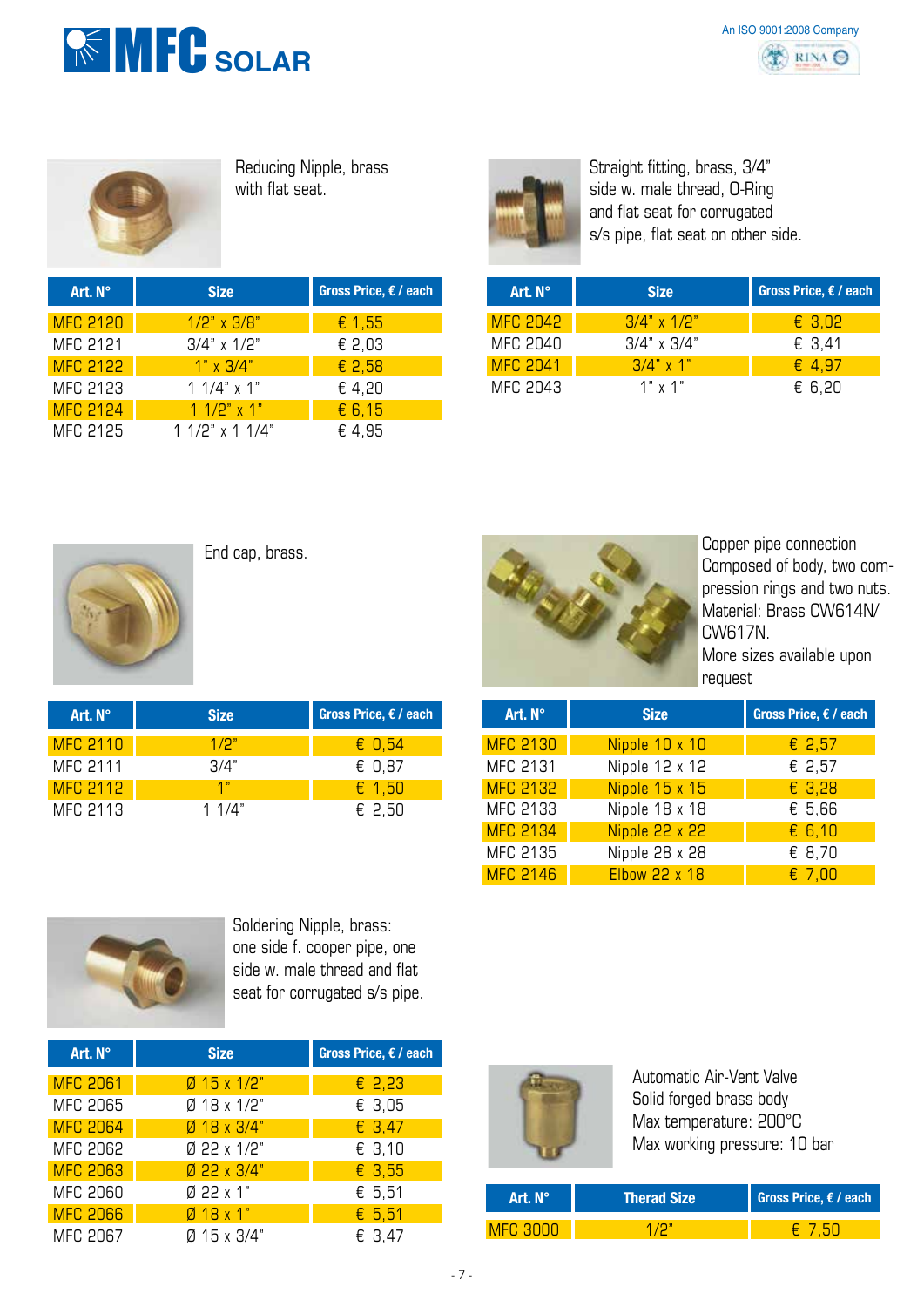



Shut Off Ball Valve Solid forged brass, chrome plated body Max temperature: 150°C **PN 40** Seals: PTFE

| Art. $N^{\circ}$ | <b>Size</b> | Gross Price, € / each |
|------------------|-------------|-----------------------|
| <b>MFC 3020</b>  | $1/2$ " MF  | $\epsilon$ 7,17       |
| MFC 3021         | $3/4"$ MF   | € 10,19               |
| <b>MFC 3022</b>  | $1"$ MF     | € $15,02$             |
| <b>MFC 3030</b>  | $1/2$ " FF  | $E$ 6.63              |
| <b>MFC 3031</b>  | $3/4"$ FF   | $\epsilon$ 9.42       |
| MFC 3032         | $1"$ FF     | € 14.09               |



Safety Valve for Solar Thermal Systems Solid forged brass body Seals: in EPDM Max temperature: 120°C 4 or 6 bar relief pressure

| Art. $N^{\circ}$ | <b>Size</b>       | Gross Price, € / each |
|------------------|-------------------|-----------------------|
| <b>MFC 3060</b>  | $1/2$ " F - 4 har | € $13,26$             |
| MFC 3061         | $1/2$ " F - 6 har | € 13,26               |
| <b>MFC 3062</b>  | $1/2$ " M - 4 bar | € 14.21               |
| MFC 3063         | $1/2$ " M - 6 har | € 14.21               |



Flexible S/S pipe w. soldered M or F fittings, mainly used for connecting flat plate collector arrays. Please let us know desired size & length and we'll be glad to submit our relevant offer.

| Art. $N^{\circ}$ | <b>Size</b>  | Gross Price, € / each |
|------------------|--------------|-----------------------|
| <b>MFC 7012</b>  | DN 12        | upon request          |
| <b>MFC 7016</b>  | <b>DN 16</b> | upon request          |
| <b>MFC 7020</b>  | <b>DN 20</b> | upon request          |
| MFC 7025         | DN 25        | upon request          |
| <b>MFC 7032</b>  | <b>DN 32</b> | upon request          |
| <b>MFC 7040</b>  | DN 40        | upon request          |



Drain and Filling Valve, Solid brass forged body Max temperature: 180°C Max working pressure: 10 bar Seals: Reinforced PTFE

| <b>Art. N°</b> | Gross Price, $\epsilon$ / each |
|----------------|--------------------------------|
| 70 J 70        |                                |

Termostatic Mixing Valve Solid forged brass, (Dezincification-Resistant), chrome plated body Max inflow temp.: 110°C Seals: NBR

| Art. N°         | <b>Size</b> | Gross Price, $f / each$ |
|-----------------|-------------|-------------------------|
| <b>MFC 3070</b> | 1/2" F      | € 63,68                 |
| MFC 3071        | 3/4" F      | € 63,68                 |
| <b>MFC 3072</b> | 1"F         | $E$ 65,61               |
| MFC 3073        | $3/4"$ M    | € 72,81                 |
| <b>MFC 3074</b> | 1"M         | € 72,81                 |

The material employed for the a.m. items is

Forged Brass CW617N / CW602N acc.to UNI EN 12165, Turned Brass CW614N acc. to UNI EN 12164-12168,

both suitable for use in solar thermal installations.

Please make sure components are used only in conditions not affecting their performance, i.e. consider carefully the actual environment where the component shall be installed.

Certainly we're at Yr service for any kind of question related to installation conditions, material performance and suitability.

No complaints will be taken into consideration because of poor design of the system, improper use and / or installation of our components.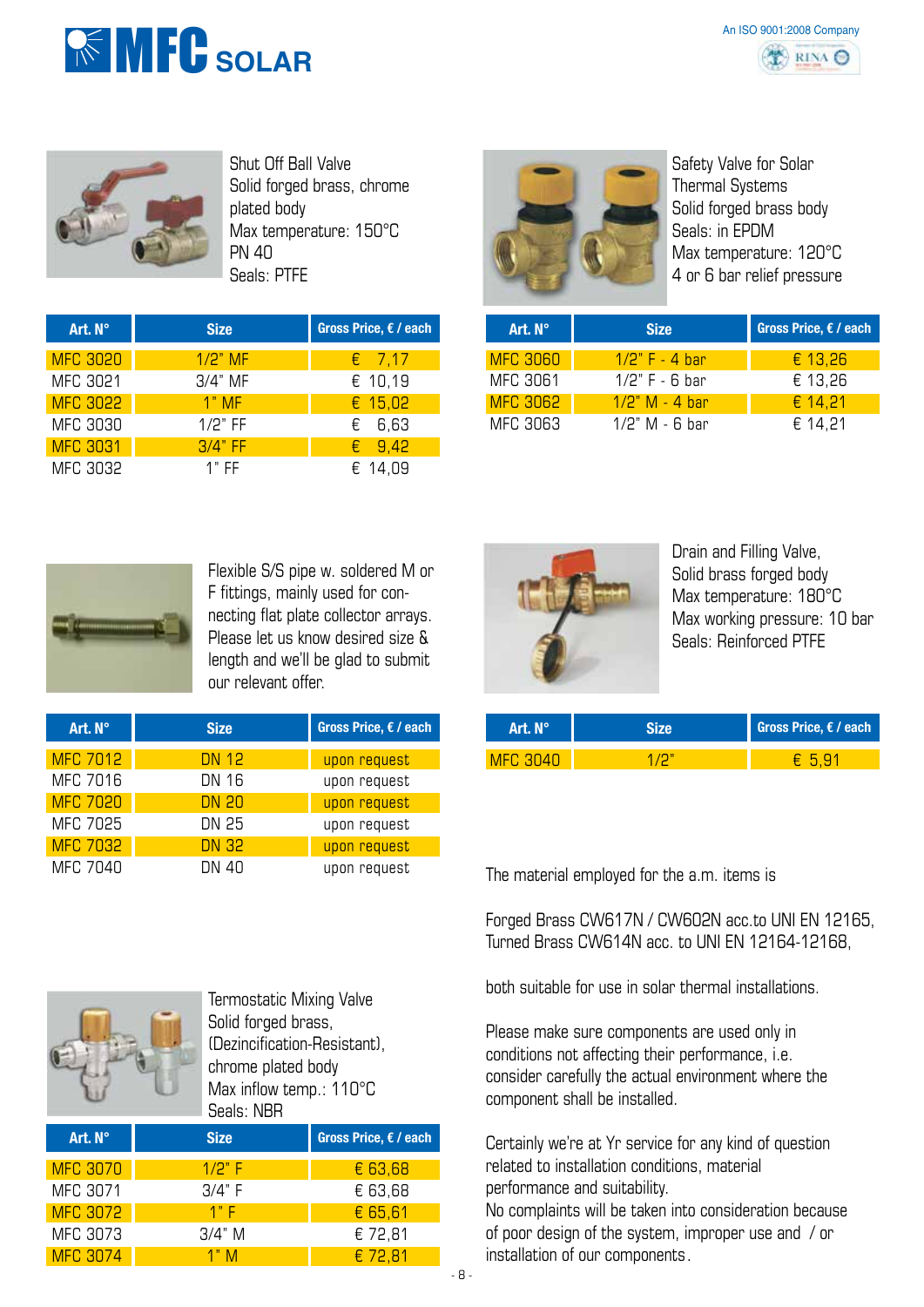



#### **MFC SOLAR PIPEWORK**

Twin pipes in Stainless Steel AISI 316L with EPDM - insulation acc. to ASTM D 635 - ASTM C 177.

Outer protective sleeve in POLIOLEFINE, UV- resistant.

Silicone insulated probe wire.

**GROSS PRICES, standard lengths of 10 - 15 – 20 - 25 mt.**

MFC 4000 Twin Pipe DN 12 € / mt. 27,50 MFC 4010 Twin Pipe DN 16 € / mt. 28,70 MFC 4020 Twin Pipe DN 20 € / mt. 34,10 MFC 4030 Twin Pipe DN 25 € / mt. 42,60

Packaged in octagonal cardboard boxes 80 x 80 x 30 cms.

## **UPON REQUEST DIFFERENT LENGTHS MAY BE SUPPLIED.**

AlI prices are intended for delivery EX Works 25065 Lumezzane (BS) - Italy







Hammering device Heavy duty execution, includes two clamps for DN12-DN16-DN20-DN25.

| Art. N°  | Gross Price, $\epsilon$ / each |
|----------|--------------------------------|
| MEP BUUL | <b>44 51</b>                   |

- 9 -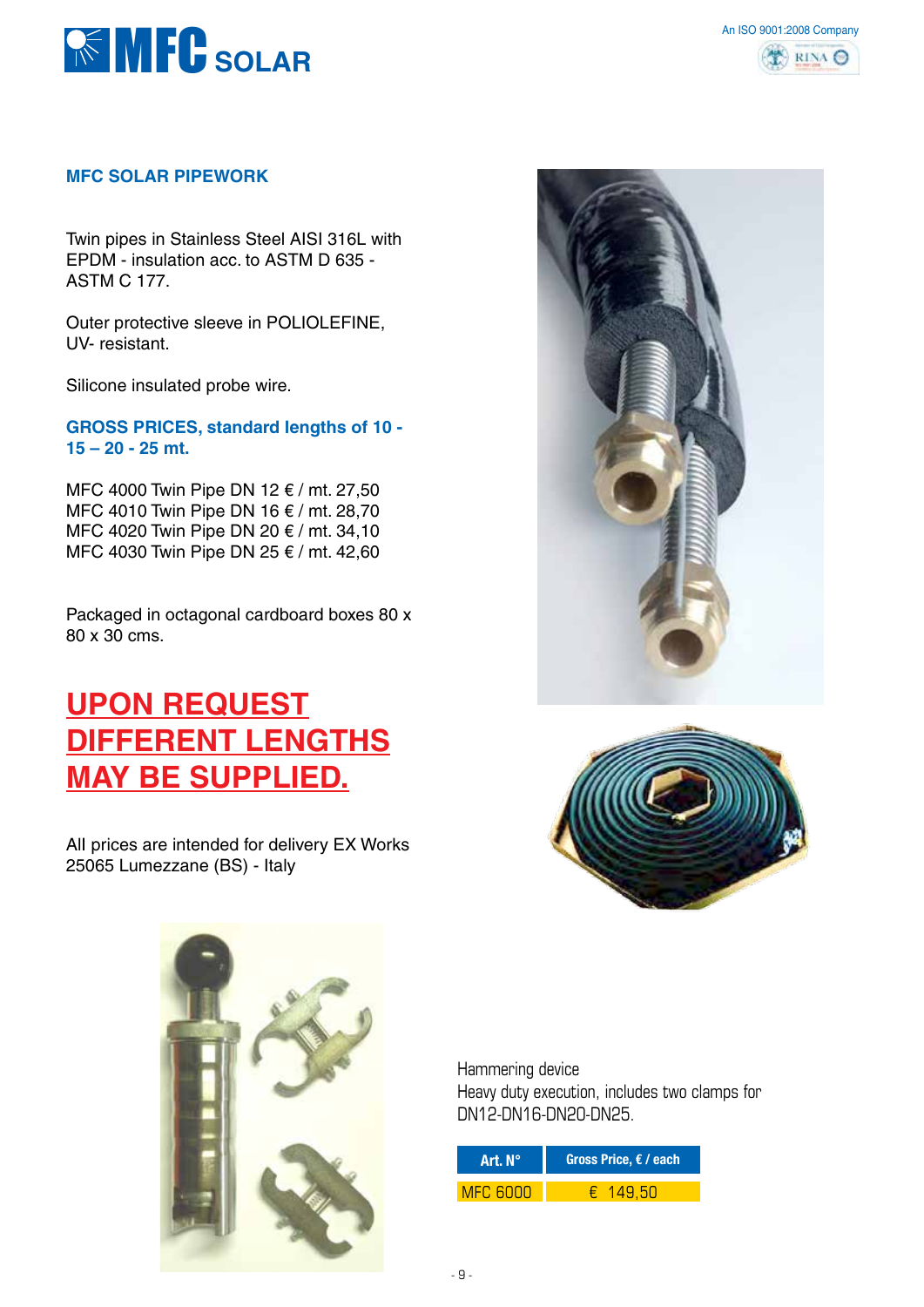

Established in 1986, Messrs MFC S.r.l. started as a supplier of various OEM parts in forged and machined brass for many different applications.

With approx. 25 employees and 7 transfer machines we are in condition to satisfy demands for almost any kind of brass components, some of which may be seen on our website www.mfcsrl.it, where You'll find also our ISO9001:2000 certificates. ISO9001:2008

Standard available brass alloys include CW617N, CW602N (DZR), CW614N as well as lead-free brass; other alloys are available upon demand.

Based in one of the most important metalworking areas in Europe, we work in close co-operation with many sub-suppliers and are thus in condition to source valves, components, cast or turned parts, spares, surface treatments a.s.o.

In the meantime, being that solar thermal systems are becoming more and more popular thoughout Europe and the World, we studied a range of solar thermal components suitable for most part of the currently available systems.

These often overlooked but still essential components were carefully and specifically designed in order to withstand thermal and mechanical stresses, so as to ensure the uninterrupted exploitation of the system **itself. All parts are manufactured in italy**, material is brass acc. to . EN12164 - 12165 - 12168, suitable for use in solar thermal installations.

As everybody is trying to get into Photovoltaics and considering the financial aspects involved, one would say why address the issue of components for solar thermal systems ?

This question has some comparatively obvious answers, i.e., firstly, we prefer to offer our advice and cooperation in areas where as specialists in metal working our expertise is solid and well founded, so as to be in condition to get the best possible results, from the manufacturer down to the final consumer, who definitely will be happy with the solar thermal product he purchased.

Another key reason is that the conversion of solar irradiation directly into heat energy for e.g. domestic purposes is one of the less cost-intensive, i.e. cheapest, forms of renewable energy: as a matter of fact, the investment cost per kWh for solar thermal systems in domestic environments is merely a fraction of what a comparable PV - based system would require, not to mention the much lower operating costs.





Therefore, we're confident that in realising at our best what is within our scope of possibilities, and helping others, be they customers or final consumers, in achieving a change from burning non-renewable fossil fuels, we're actually giving a contribution, however small, towards the improvement of our own environment.

Yours sincerely,

MFC S.r.l.

Fulvio & Carlo Ponchiardi, Owners & Managing Directors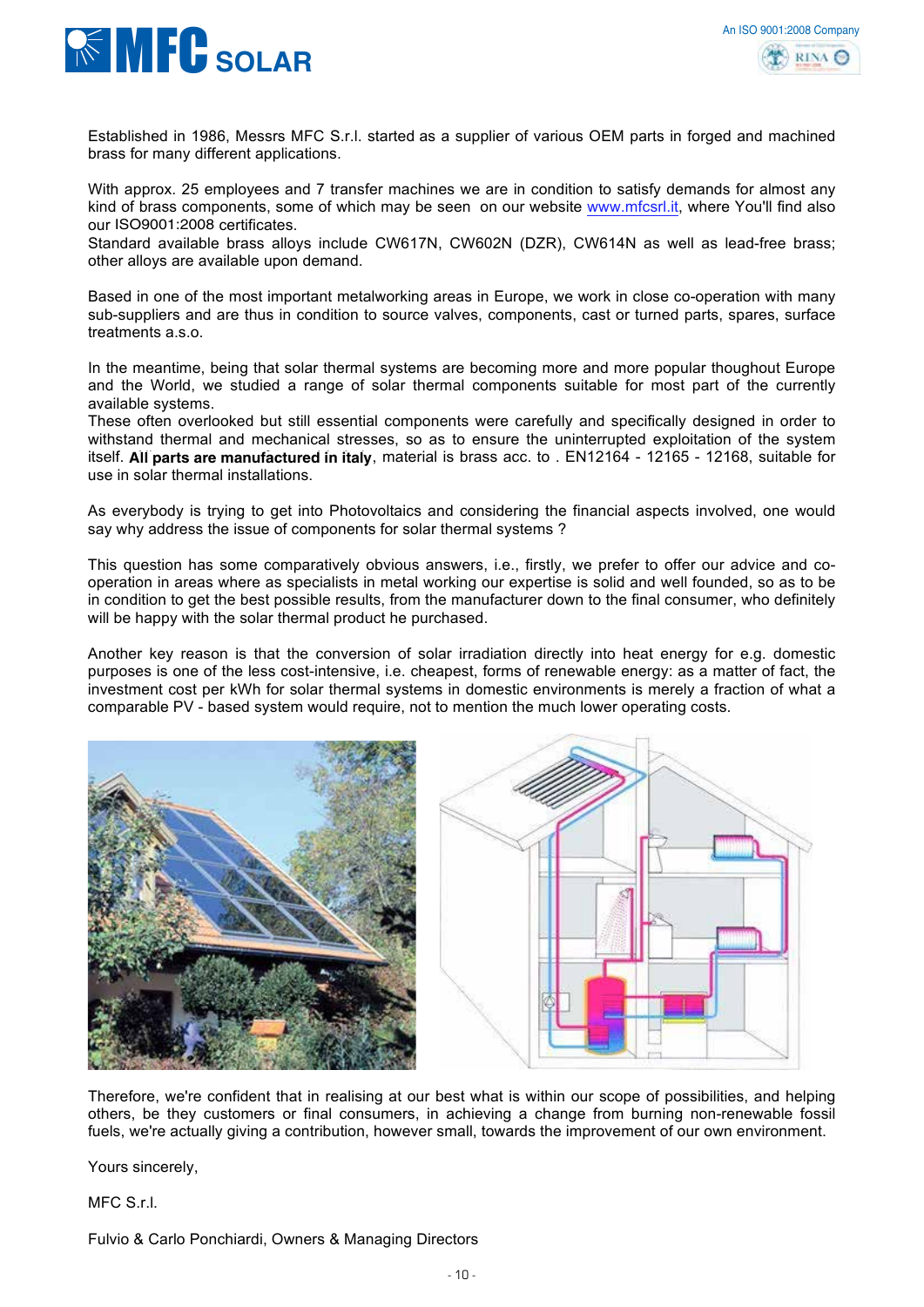



Founded in Lumezzane (Brescia) in 1986 by Mario Ponchiardi, with a previous background of 40 years experience as owner of a faucet production, he used to run the company with his sons Fulvio and Carlo.

MFC is originally a high precision machining company of brass, aluminium, zamac and special steel OEM parts according to customer's drawing and/or sample for almost any kind of industrial application.

Great flexibility and a continuous updating of machinery and technical innovations are the base of customer satisfaction for constant high quality and delivery service.

#### **Our company received the quality certification according to UNI EN ISO 9001: 2008 .**



Starting from Yr drawings and/or samples, we're in condition to engineer forging moulds, machining tools a.s.o. for Yr OEM parts, taking into account all details of the manufacturing process.

In co-operation with various specialized companies we are able to complete the machined parts with surface treatments (polishings, nickel or chrome plating) or minor assemblies (orings, nuts, screws, …). With up to date equipment and well founded expertise we're able to machine forged or cast brass parts of up to almost 10 Kgs of weight, here a few exemples of rather demanding projects.



In case of need for any further info and / or RFQs we'll be glad to read / hear from You anytime.